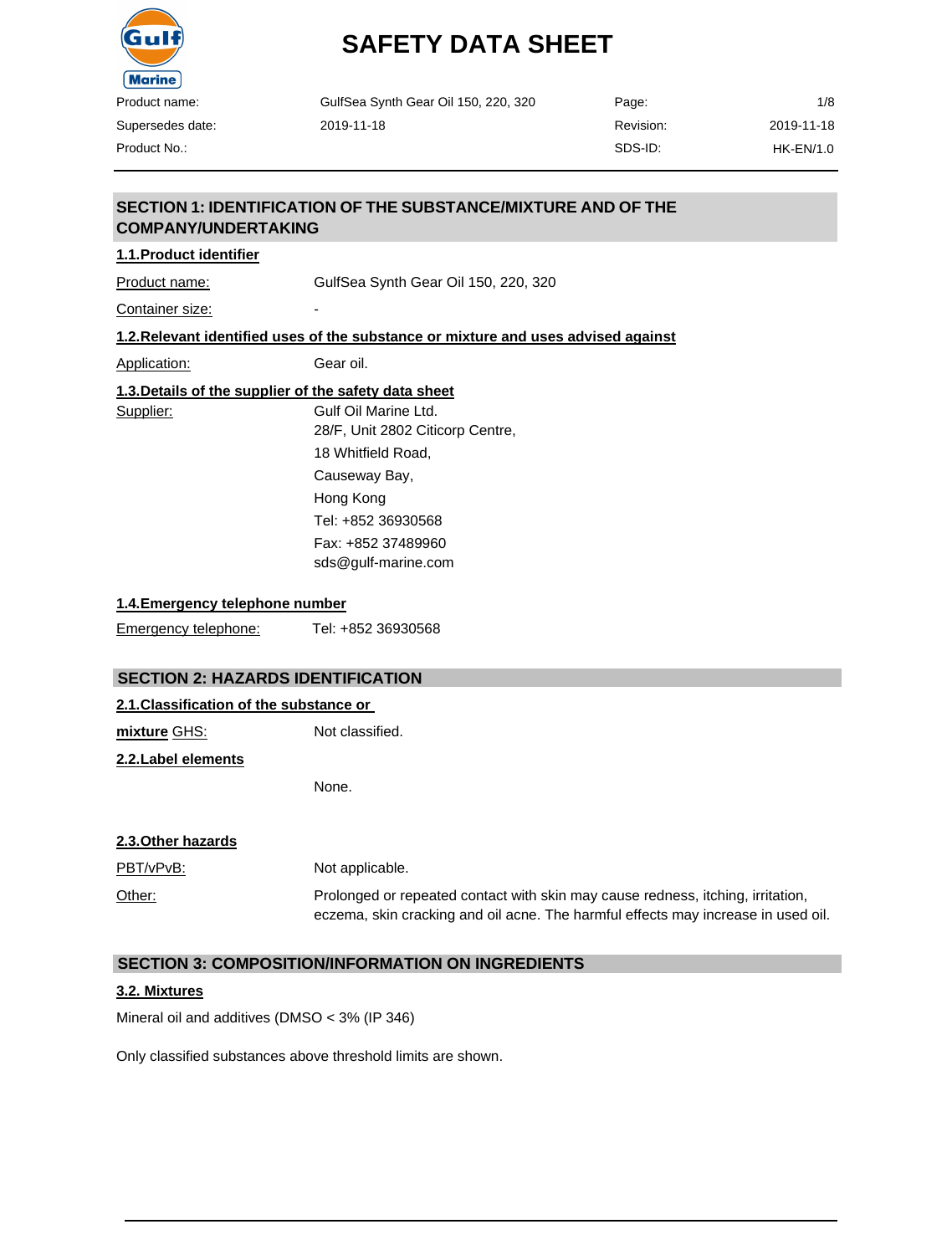| âu I 1        |
|---------------|
| <b>Marine</b> |
| Product name: |
| Supersedes da |
| Product No.:  |

| Product name:    | GulfSea Synth Gear Oil 150, 220, 320 | Page:     | 2/8         |
|------------------|--------------------------------------|-----------|-------------|
| Supersedes date: | 2019-11-18                           | Revision: | 2019-11-18  |
| Product No.:     |                                      | SDS-ID:   | $HK-EN/1.0$ |
|                  |                                      |           |             |

#### GHS:

| $\frac{9}{6}$ : | CAS-No.:   | $EC$ No.: | Chemical name:            | Hazard classification:                                                                                                                                                        | Notes: |
|-----------------|------------|-----------|---------------------------|-------------------------------------------------------------------------------------------------------------------------------------------------------------------------------|--------|
| $0.1 - 1$       | 68955-53-3 | 273-279-1 | Amines, C12-14-tert-alkyl | Acute Tox. 3:H311<br>Acute Tox. 3: H331<br>Acute Tox. 4; H302<br>Skin Corr. 1B;H314<br>Skin Sens. 1;H317<br>STOT RE 2;H373<br>Aquatic Acute 1; H400<br>Aquatic Chronic 1:H410 |        |

#### **SECTION 4: FIRST AID MEASURES**

| 4.1. Description of first aid measures |                                                                                                                                                                                                             |
|----------------------------------------|-------------------------------------------------------------------------------------------------------------------------------------------------------------------------------------------------------------|
| Inhalation:                            | Move into fresh air and keep at rest. In case of persistent throat irritation<br>or coughing: Seek medical attention and bring these instructions.                                                          |
| Skin contact:                          | Remove contaminated clothing. Wash skin thoroughly with soap and water. Get<br>medical attention if any discomfort continues.                                                                               |
| Eye contact:                           | Immediately flush with plenty of water for at least 15 minutes. Remove any<br>contact lenses and open eyelids widely. If irritation persists: Seek medical<br>attention and bring along these instructions. |
| Ingestion:                             | Rinse mouth with water. Drink a few glasses of water or milk. Do not<br>induce vomiting. Get medical attention.                                                                                             |
|                                        | 4.2. Most important symptoms and effects, both acute and delayed                                                                                                                                            |
| Symptoms/effects:                      | Defatting, drying and cracking of skin.                                                                                                                                                                     |
|                                        | 4.3. Indication of any immediate medical attention and special treatment needed                                                                                                                             |
|                                        | Medical attention/treatments: Treat symptomatically. If swallowed, especially in large quantities: Get medical<br>attention.                                                                                |

#### **SECTION 5: FIREFIGHTING MEASURES**

#### **5.1.Extinguishing media**

| Extinguishing media: | Extinguish with foam, carbon dioxide, dry powder or water fog. Cool<br>containers exposed to heat with water spray and remove container, if no risk<br>is involved. |
|----------------------|---------------------------------------------------------------------------------------------------------------------------------------------------------------------|
|                      | Do not use water jet as an extinguisher, as this will spread the fire.                                                                                              |

#### **5.2.Special hazards arising from the substance or mixture**

| Specific hazards: | When heated and in case of fire, harmful vapours/gases may be formed. Fire in |
|-------------------|-------------------------------------------------------------------------------|
|                   | closed areas should only be extinguished by trained personnel.                |

#### **5.3.Advice for firefighters**

| Protective equipment for | Evacuate personnel from immediate vicinity. Use air-supplied respirator during |
|--------------------------|--------------------------------------------------------------------------------|
| fire-fighters:           | fire fighting. Wear full protective clothing.                                  |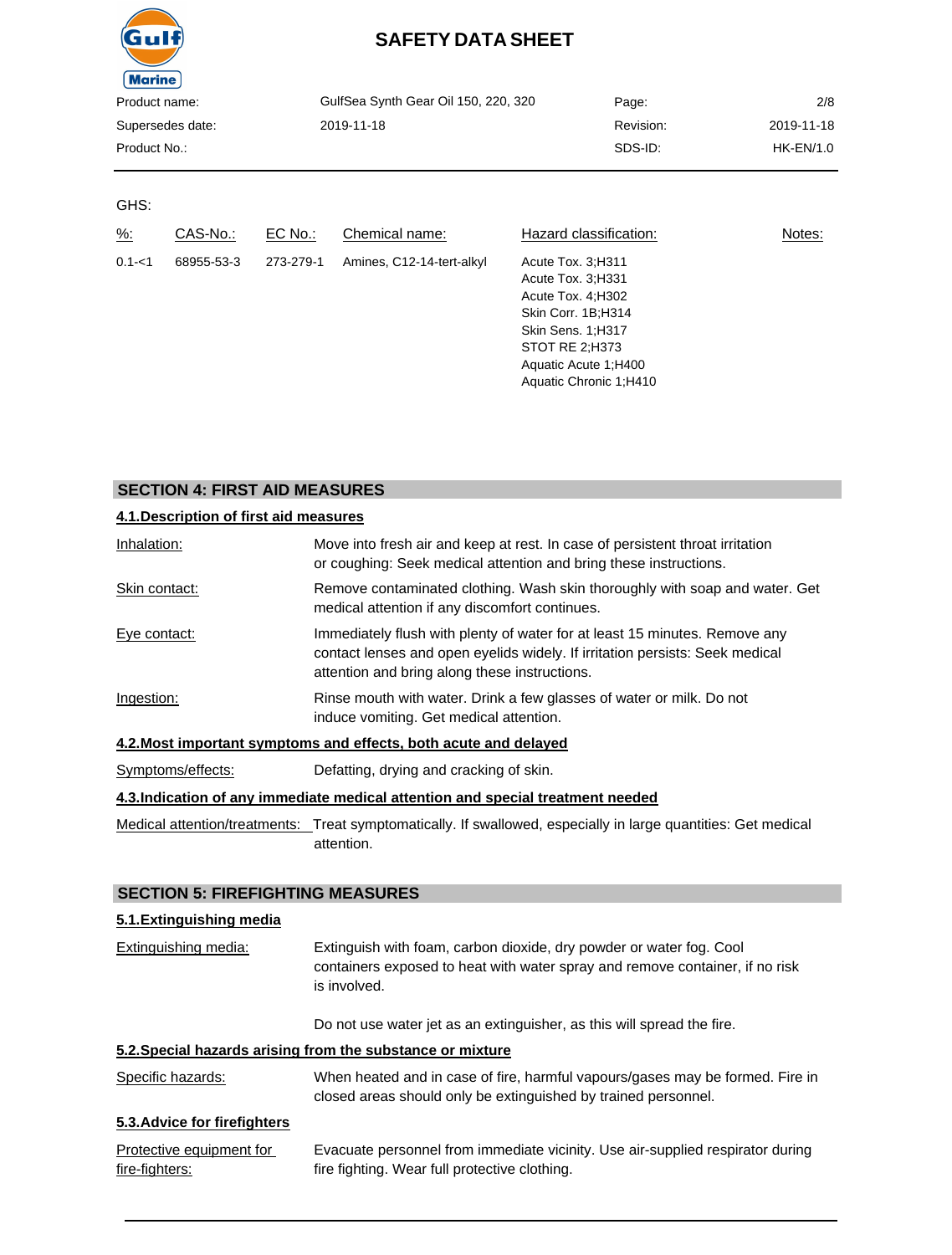

| duct name:    | GulfSea Synth Gear Oil 150, 220, 320 | Page:     | 3/8        |
|---------------|--------------------------------------|-----------|------------|
| ersedes date: | 2019-11-18                           | Revision: | 2019-11-18 |
| duct No.:     |                                      | SDS-ID:   | HK-EN/1.0  |

#### **SECTION 6: ACCIDENTAL RELEASE MEASURES**

#### **6.1. Personal precautions, protective equipment and emergency procedures**

| Personal precautions:            | If leakage cannot be stopped, evacuate area. Mark the spillage. Avoid inhalation<br>of oil mist and contact with skin and eyes. Keep public away from danger area. In<br>case of spills, beware of slippery floors and surfaces. |
|----------------------------------|----------------------------------------------------------------------------------------------------------------------------------------------------------------------------------------------------------------------------------|
| Protective equipment:            | Put on protective equipment before entering danger area.                                                                                                                                                                         |
| 6.2. Environmental precautions   |                                                                                                                                                                                                                                  |
| Environmental<br>precautions:    | Prevent spillage entering a watercourse or sewer, contaminating soil or<br>vegetation. If this is not possible notify police and appropriate authorities<br>immediately.                                                         |
|                                  | 6.3. Methods and material for containment and cleaning up                                                                                                                                                                        |
| Methods for cleaning up:         | Absorb with sand or other inert absorbent.<br>Large Spillages: Stop leak if possible without risk. Dam and absorb spillages with<br>sand, earth or other non-combustible material.                                               |
| 6.4. Reference to other sections |                                                                                                                                                                                                                                  |
| Reference:                       | For personal protection, see section 8. For waste disposal, see section 13.                                                                                                                                                      |

#### **SECTION 7: HANDLING AND STORAGE**

#### **7.1. Precautions for safe handling**

| Safe handling advice:                                             | Observe good chemical hygiene practices. Avoid inhalation of oil mist and<br>contact with skin and eyes. Avoid prolonged and repeated contact with oil,<br>particularly used oil. Wash hands before breaks and before smoking, eating or<br>drinking.                                                          |  |  |
|-------------------------------------------------------------------|----------------------------------------------------------------------------------------------------------------------------------------------------------------------------------------------------------------------------------------------------------------------------------------------------------------|--|--|
| Technical measures:                                               | Use work methods which minimise oil mist production. Do not smoke or use<br>open fire or other sources of ignition.                                                                                                                                                                                            |  |  |
| Technical precautions:                                            | When working with heated oil, mechanical ventilation may be required.                                                                                                                                                                                                                                          |  |  |
| 7.2. Conditions for safe storage, including any incompatibilities |                                                                                                                                                                                                                                                                                                                |  |  |
| Technical measures for safe<br>storage:                           | Store in tightly closed original container in a well-ventilated place. Containers,<br>which are opened, must be carefully resealed and kept upright to prevent<br>leakage. Ensure that the container is undamaged and has a proper label. Use<br>appropriate containment to avoid environmental contamination. |  |  |
| Storage conditions:                                               | Store in tightly closed original container in a well-ventilated place. Protect<br>from heat and direct sunlight.                                                                                                                                                                                               |  |  |
| 7.3. Specific end use(s)                                          |                                                                                                                                                                                                                                                                                                                |  |  |
|                                                                   |                                                                                                                                                                                                                                                                                                                |  |  |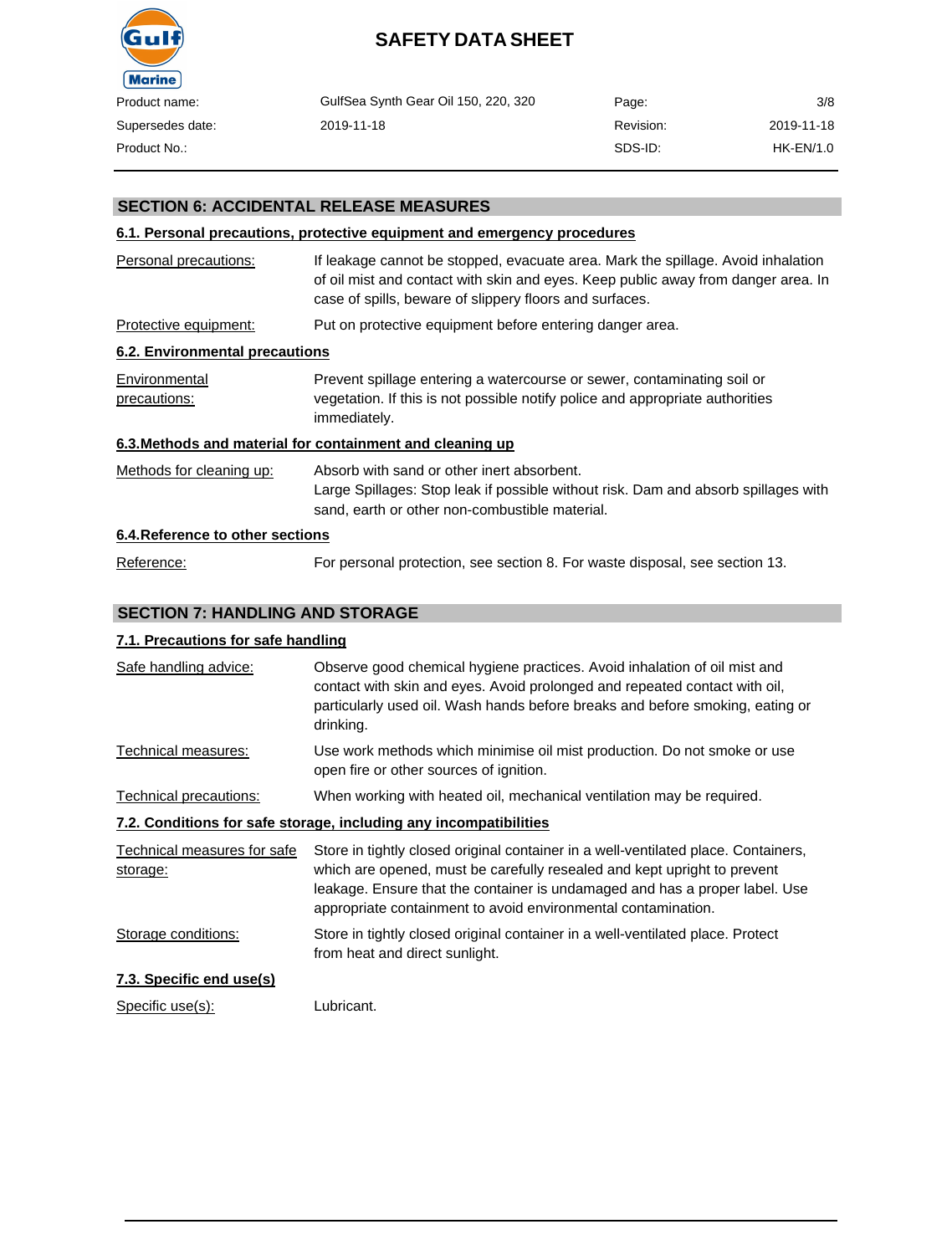

GulfSea Synth Gear Oil 150, 220, 320 2019-11-18 Page: Revision: SDS-ID:

4/8 2019-11-18 HK-EN/1.0

#### **SECTION 8: EXPOSURE CONTROLS/PERSONAL PROTECTION**

#### **8.1.Control parameters**

Occupational exposure limits:

| CAS-No.:   | Chemical name:     | As:                                          | Exposure limits:   | Type:               | Notes: | References: |
|------------|--------------------|----------------------------------------------|--------------------|---------------------|--------|-------------|
| -          | Oil mist, -mineral | $\overline{\phantom{a}}$                     | $5 \text{ mg/m}$ 3 | PEL (Long<br>Term)  |        |             |
|            |                    | -                                            | $10 \text{ mg/m}$  | PEL (Short<br>Term) |        |             |
| DNEL/PNEC: |                    | DNEL: Not available.<br>PNEC: Not available. |                    |                     |        |             |

#### **8.2.Exposure controls**

| Engineering measures:  | Provide adequate ventilation. Observe Occupational Exposure Limits and<br>minimize the risk of inhalation of vapours and oil mist.                                                                                                                                                                                                                            |
|------------------------|---------------------------------------------------------------------------------------------------------------------------------------------------------------------------------------------------------------------------------------------------------------------------------------------------------------------------------------------------------------|
| Respiratory equipment: | In case of inadequate ventilation use suitable respirator. Use respiratory<br>equipment with gas filter, type A1. If the product is heated under manual<br>handling, use suitable mask with filter A1P2 or A2P2.                                                                                                                                              |
| Hand protection:       | Nitrile gloves are recommended. If signs of wear and tear are noticed then the<br>gloves should be replaced. The most suitable glove must be chosen in<br>collaboration with the gloves supplier, who can inform about the breakthrough<br>time of the glove material.                                                                                        |
| Eye protection:        | Wear approved, tight fitting safety glasses where splashing is probable.                                                                                                                                                                                                                                                                                      |
| Skin protection:       | Wear appropriate clothing to prevent repeated or prolonged skin contact.                                                                                                                                                                                                                                                                                      |
| Hygiene measures:      | Wash hands after handling. Observe good chemical hygiene practices. Wash<br>contaminated clothing before reuse. When using do not eat, drink or smoke.<br>Always remove oil with soap and water or skin cleaning agent, never use<br>organic solvents. Do not use oil-contaminated clothing or shoes, and do not<br>put rags moistened with oil into pockets. |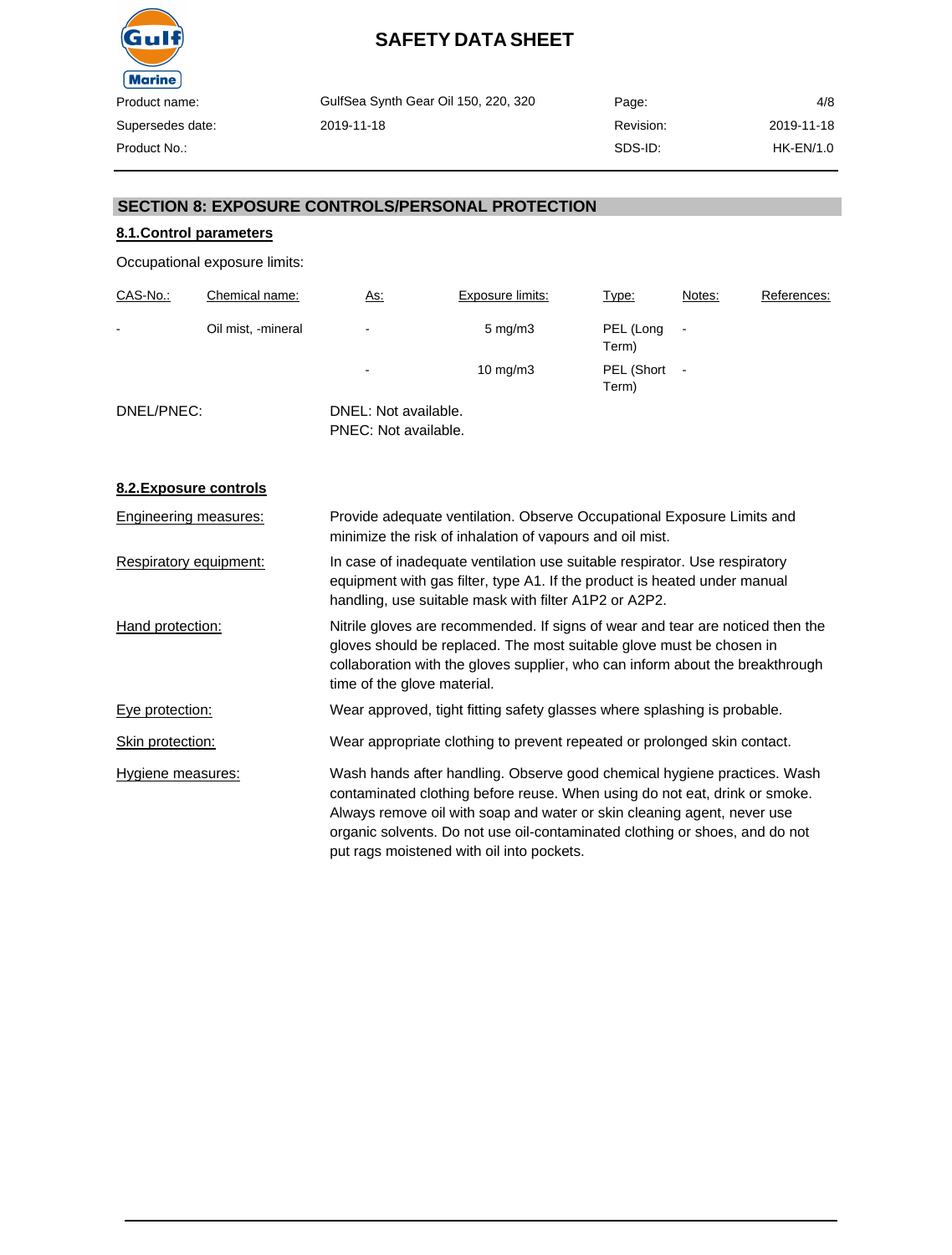

GulfSea Synth Gear Oil 150, 220, 320 2019-11-18

Page: Revision: SDS-ID: 5/8 2019-11-18 HK-EN/1.0

#### **SECTION 9: PHYSICAL AND CHEMICAL PROPERTIES**

#### **9.1. Information on basic physical and chemical properties**

| Appearance:                                        | Clear liquid.                            |
|----------------------------------------------------|------------------------------------------|
| Colour:                                            | Clear to slightly yellow.                |
| <u>Odour:</u>                                      | Mild.                                    |
| Odour threshold:                                   | Not available.                           |
| pH:                                                | Not applicable.                          |
| Melting point / freezing point: Not available.     |                                          |
| Boiling point:                                     | Not available.                           |
| <b>Flash point:</b>                                | >225 °C; ASTM D-92                       |
| <b>Evaporation rate:</b>                           | Not available.                           |
| Flammability (solid, gas):                         | Not applicable.                          |
| <b>Explosion limits:</b>                           | Not available. < 0.1 mmHg @ 20 °C        |
| Vapour pressure:                                   | >1                                       |
| Vapour density:                                    | Not available.                           |
| Relative density:                                  | $~1$ 0.85                                |
| Solubility:                                        | Not available.                           |
| <b>Partition coefficient</b><br>(n-octanol/water): |                                          |
| Auto-ignition<br>temperature (°C):                 | Not available.                           |
| <b>Decomposition</b><br>temperature (°C):          | Not available.                           |
| <u>Viscosity:</u>                                  | 150.5 - 320.8 mm <sup>2</sup> /s (40 °C) |
| <b>Explosive properties:</b>                       | Not applicable.                          |
| Oxidising properties:                              | Not applicable.                          |
| 9.2. Other information                             |                                          |
| Pour point (°C):                                   | $<$ -30 $^{\circ}$ C.                    |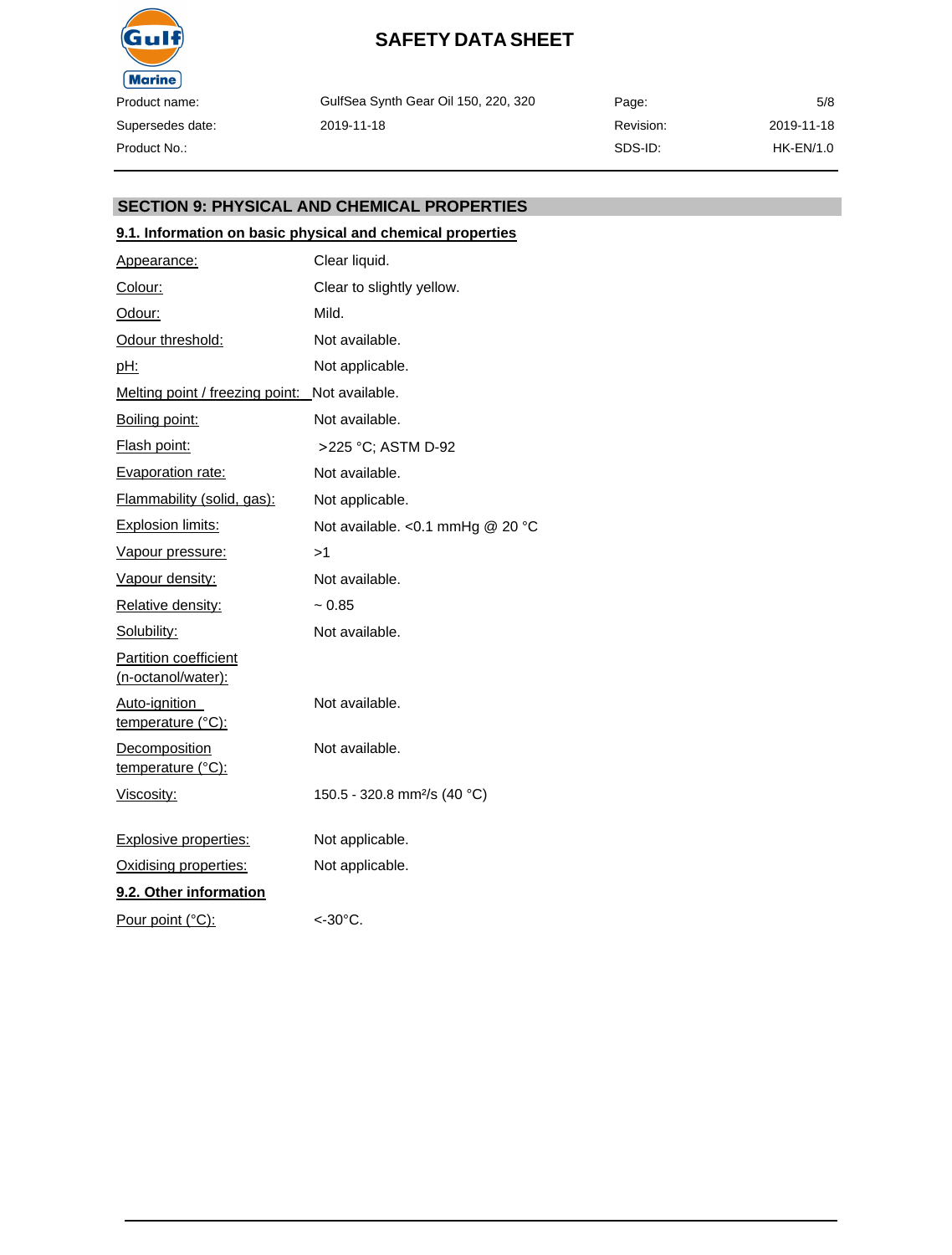

GulfSea Synth Gear Oil 150, 220, 320 2019-11-18

Page: Revision: SDS-ID: 6/8 2019-11-18 HK-EN/1.0

#### **SECTION 10: STABILITY AND REACTIVITY**

### **10.1. Reactivity**

Reactivity: Not reactive. **10.2. Chemical stability** Stability: Stable under normal temperature conditions. **10.3. Possibility of hazardous reactions** Hazardous reactions: None under normal conditions. **10.4. Conditions to avoid** Conditions/materials to avoid: Heat, sparks, flames. Moisture. **10.5. Incompatible materials** Incompatible materials: Strong oxidising agents. Reducing Agents.

#### **10.6. Hazardous decomposition products**

Hazardous decomposition products: Hazardous polymerisation will not occur.

#### **SECTION 11: TOXICOLOGICAL INFORMATION**

#### **11.1. Information on toxicological effects**

| <b>Acute Toxicity (Oral):</b>         | Based on available data, the classification criteria are not met.                                                                                         |
|---------------------------------------|-----------------------------------------------------------------------------------------------------------------------------------------------------------|
| <b>Acute Toxicity (Dermal):</b>       | Based on available data, the classification criteria are not met.                                                                                         |
| Acute Toxicity (Inhalation):          | Based on available data, the classification criteria are not met.                                                                                         |
| <b>Skin Corrosion/Irritation:</b>     | Based on available data, the classification criteria are not met.                                                                                         |
|                                       | Serious eye damage/irritation: Based on available data, the classification criteria are not met.                                                          |
| Respiratory or skin<br>sensitisation: | Based on available data, the classification criteria are not met.                                                                                         |
| Germ cell mutagenicity:               | Based on available data, the classification criteria are not met.                                                                                         |
| Carcinogenicity:                      | Based on available data, the classification criteria are not met.                                                                                         |
| <b>Reproductive Toxicity:</b>         | Based on available data, the classification criteria are not met.                                                                                         |
| STOT - Single exposure:               | Based on available data, the classification criteria are not met.                                                                                         |
| STOT - Repeated exposure:             | Based on available data, the classification criteria are not met.                                                                                         |
| Aspiration hazard:                    | Based on available data, the classification criteria are not met.                                                                                         |
| Inhalation:                           | Inhalation of oil mist or vapours formed during heating of the product may irritate<br>the respiratory system and provoke throat irritation and coughing. |
| Skin contact:                         | Prolonged or repeated contact with used oil may cause serious skin diseases,<br>such as dermatitis.                                                       |
| Eye contact:                          | May cause temporary eye irritation.                                                                                                                       |
| Ingestion:                            | Low order of acute toxicity, but aspiration following ingestion and vomiting may<br>cause severe and potentially fatal chemical pneumonitis.              |
| Specific effects:                     | Used oil may contain harmful contaminants.                                                                                                                |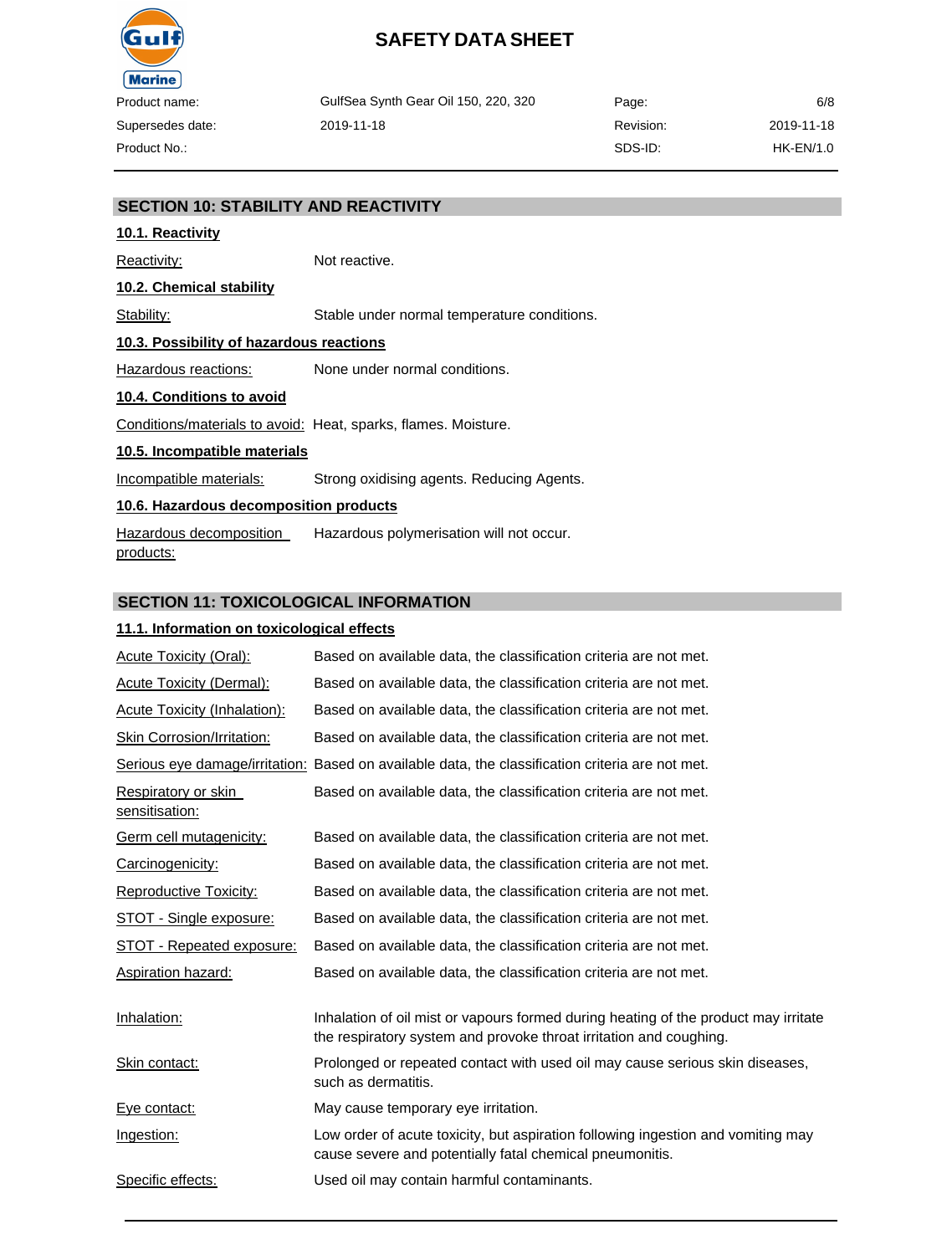

| ct name:    | GulfSea Synth Gear Oil 150, 220, 320 | Page:     | 7/8        |
|-------------|--------------------------------------|-----------|------------|
| sedes date: | 2019-11-18                           | Revision: | 2019-11-18 |
| ct No.:     |                                      | SDS-ID:   | HK-EN/1.0  |

#### **SECTION 12: ECOLOGICAL INFORMATION**

#### **12.1. Toxicity**

Ecotoxicity: Not classified as dangerous to the environment.

#### **12.2. Persistence and degradability**

Degradability: The product is not readily biodegradable.

#### **12.3. Bioaccumulative potential**

Bioaccumulative potential: No data available on bioaccumulation.

#### **12.4. Mobility in soil**

Mobility: Spillages may penetrate the soil causing ground water contamination.

#### **12.5. Results of PBT and vPvB assessment**

PBT/vPvB: No data available.

#### **12.6. Other adverse effects**

Other adverse effects: Not known.

#### **SECTION 13: DISPOSAL CONSIDERATIONS**

#### **13.1. Waste treatment methods**

Dispose of waste and residues in accordance with local authority requirements.

Contaminated packaging: Disposal through approved facilities is recommended.

#### **SECTION 14: TRANSPORT INFORMATION**

The product is not covered by international regulation on the transport of dangerous goods (IMDG, IATA).

| 14.1. UN number                                |                                                                                |
|------------------------------------------------|--------------------------------------------------------------------------------|
| <u> UN-No:</u>                                 | Not regulated.                                                                 |
| 14.2. UN proper shipping name                  |                                                                                |
| <u> Proper Shipping Name:</u>                  | Not regulated.                                                                 |
| 14.3. Transport hazard class(es)               |                                                                                |
| <u> Class:</u>                                 | Not regulated.                                                                 |
| 14.4. Packing group                            |                                                                                |
| <u>PG:</u>                                     | Not regulated.                                                                 |
| 14.5. Environmental hazards                    |                                                                                |
| Marine pollutant:                              | Not regulated.                                                                 |
| <b>Environmentally Hazardous</b><br>Substance: | Not regulated.                                                                 |
| 14.6. Special precautions for user             |                                                                                |
| Special precautions:                           | Not regulated.                                                                 |
|                                                | 14.7. Transport in bulk according to Annex II of MARPOL 73/78 and the IBC Code |
| Transport in bulk:                             | Not regulated.                                                                 |